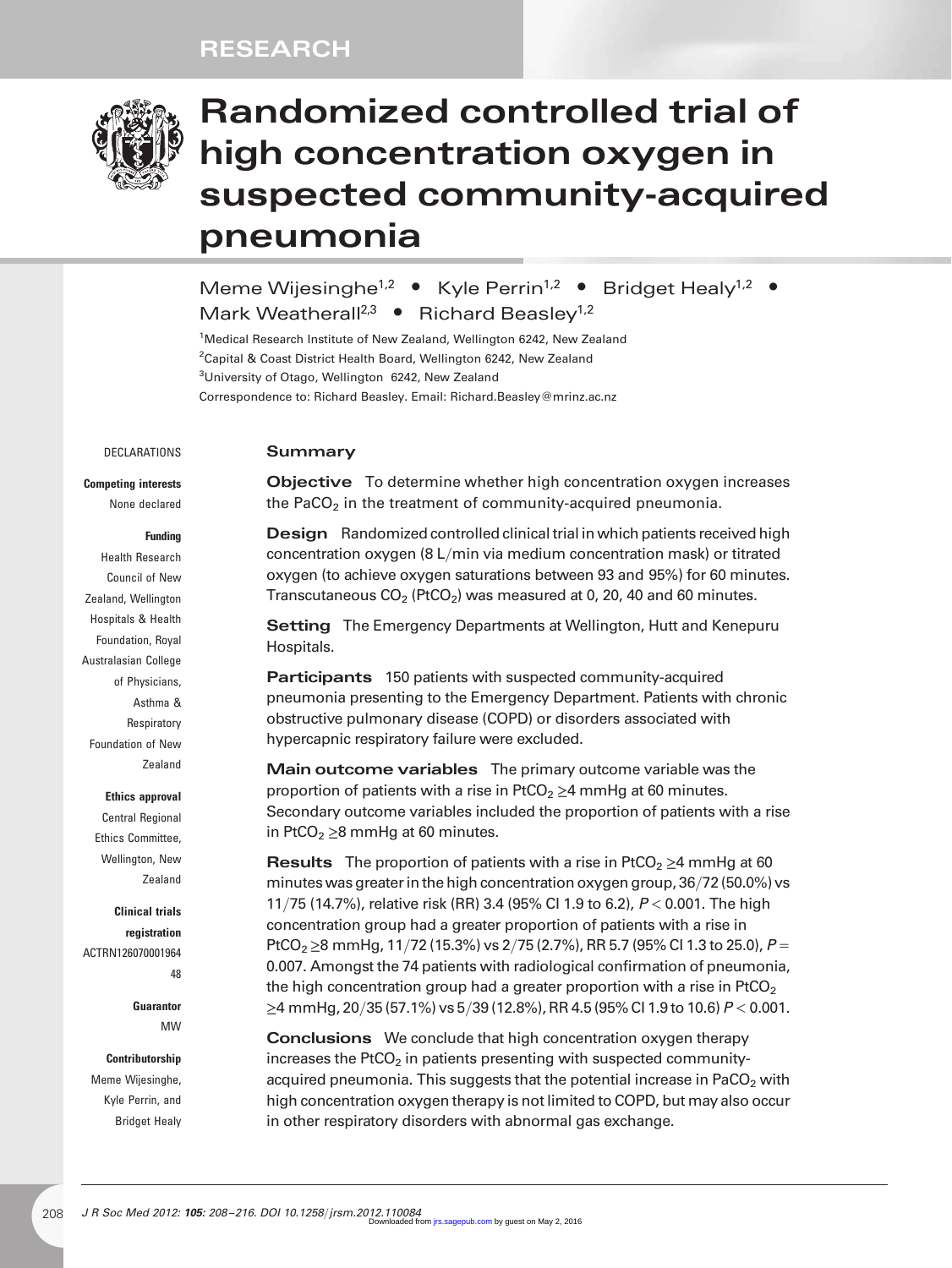## recruited patients; Mark Weatherall undertook statistical analyses; All authors contributed to the design of the study and writing of the manuscript

#### Acknowledgements

We gratefully acknowledge the contributions of Kirsten Wadsworth, Richard Bowditch and Susan Bibby in the recruitment of patients. Meme Wijesinghe, Bridget Healy and Kyle Perrin are Research Fellows funded by the Wellington Hospitals & Health Foundation and the Health Research Council of New Zealand. The  $TcCO<sub>2</sub>$ devices were funded by the Royal Australasian College of Physicians, the Asthma & Respiratory Foundation of New Zealand, and the Health Research Council of New Zealand

Introduction

Community-acquired pneumonia is a common respiratory condition associated with significant morbidity and risk of mortality.<sup>1</sup> Patients presenting with suspected community-acquired pneumonia routinely receive oxygen therapy, however there are no randomized controlled trials of the benefits or risks of this approach. Hence, it is not known whether high concentration oxygen therapy in this setting might increase arterial  $CO<sub>2</sub>$  tension  $(PaCO<sub>2</sub>)$  similar to the physiological response to such therapy in chronic obstructive pulmonary disease (COPD) exacerbations.<sup>2,3</sup> In support of this possibility, it has been demonstrated that in COPD the increase in PaCO<sub>2</sub> with oxygen therapy may result not only from suppression of the hypoxic respiratory drive, but also from the release of hypoxic pulmonary vasoconstriction. $4-7$  This leads to worsening ventilation perfusion inequality, resulting in an increase in the physiological dead space and thus  $CO<sub>2</sub>$  retention. Furthermore, there is evidence that oxygen therapy may also result in an increase in PaCO<sub>2</sub> in severe asthma, $8-10$  suggesting that this physiological response may be present in other acute respiratory conditions in which ventilation/perfusion abnormalities are present.

In this randomized controlled trial, we sought to investigate the effects of high concentration oxygen therapy on  $PaCO<sub>2</sub>$  in patients presenting to the Emergency Department (ED) with suspected community-acquired pneumonia. Comparison was made with oxygen therapy titrated as required to relieve hypoxaemia but avoid hyperoxaemia, with a target oxygen saturation of between 93 and 95%. The current study was designed to test the hypothesis that uncontrolled high concentration oxygen would result in an increase in the  $PaCO<sub>2</sub>$  compared with the titrated oxygen regime.

Methods Reviewer

Julie Morris

## Subjects

Patients aged 18 to 75 years presenting to the Wellington (tertiary referral public), Kenepuru and Hutt (secondary referral public) Hospital EDs with suspected community-acquired pneumonia were enrolled in the study. Inclusion criteria were the presence of cough, a respiratory

rate >18 breaths per minute, and at least one systemic feature of sweating, rigors or fever  $>37.8^{\circ}$ C, representing the criteria for the clinical diagnosis of pneumonia. Patients with a diagnosis of COPD, or disorders associated with hypercapnic respiratory failure such as neuromuscular disease, or obesity hypoventilation syndrome were excluded from the study, due to the potential for confounding. Patients presenting with respiratory failure requiring mechanical ventilation, acute ECG changes suggesting ischaemia or suspected neutropenic sepsis were also excluded. The study was approved by the Central Regional Ethics Committee, and informed consent was obtained from each patient.

## Study Design

On presentation, if oxygen saturations were >92% whilst breathing room air, patients remained off oxygen for 10 minutes, while eligibility for inclusion was assessed and informed consent obtained. If the oxygen saturations were ≤92% on presentation, patients received titrated oxygen to achieve an oxygen saturation of 93 to 95% for this 10 minute period. Patients were then randomly assigned using a computer-generated method, to one of two oxygen regimes for one hour. All patients in the high concentration oxygen group received 8 L/min via a medium concentration mask (Hudson RCI, Durham NC, USA) which delivers a  $FiO<sub>2</sub>$  of between 0.4 and  $0.78$ .<sup>11,12</sup> Patients in the titrated group received oxygen only if their saturation was ≤92% on room air, with oxygen titrated as required at 5 minute intervals, to achieve an oxygen saturation of 93 to 95% according to the protocol outlined in the online supplement. A computerized randomization sequence was generated by the biostatistician (MWe) and the patients were enrolled and assigned to their treatment group by the clinical research fellows (MWi, KP, BH, KW, SB and RBo). Allocation concealment was achieved by using a secure database which contained the randomization sequence. Allocation was revealed to the researchers only when the subjects name was entered. The clinical research fellows and patients could not be blinded to the treatment regimes, due to the requirement to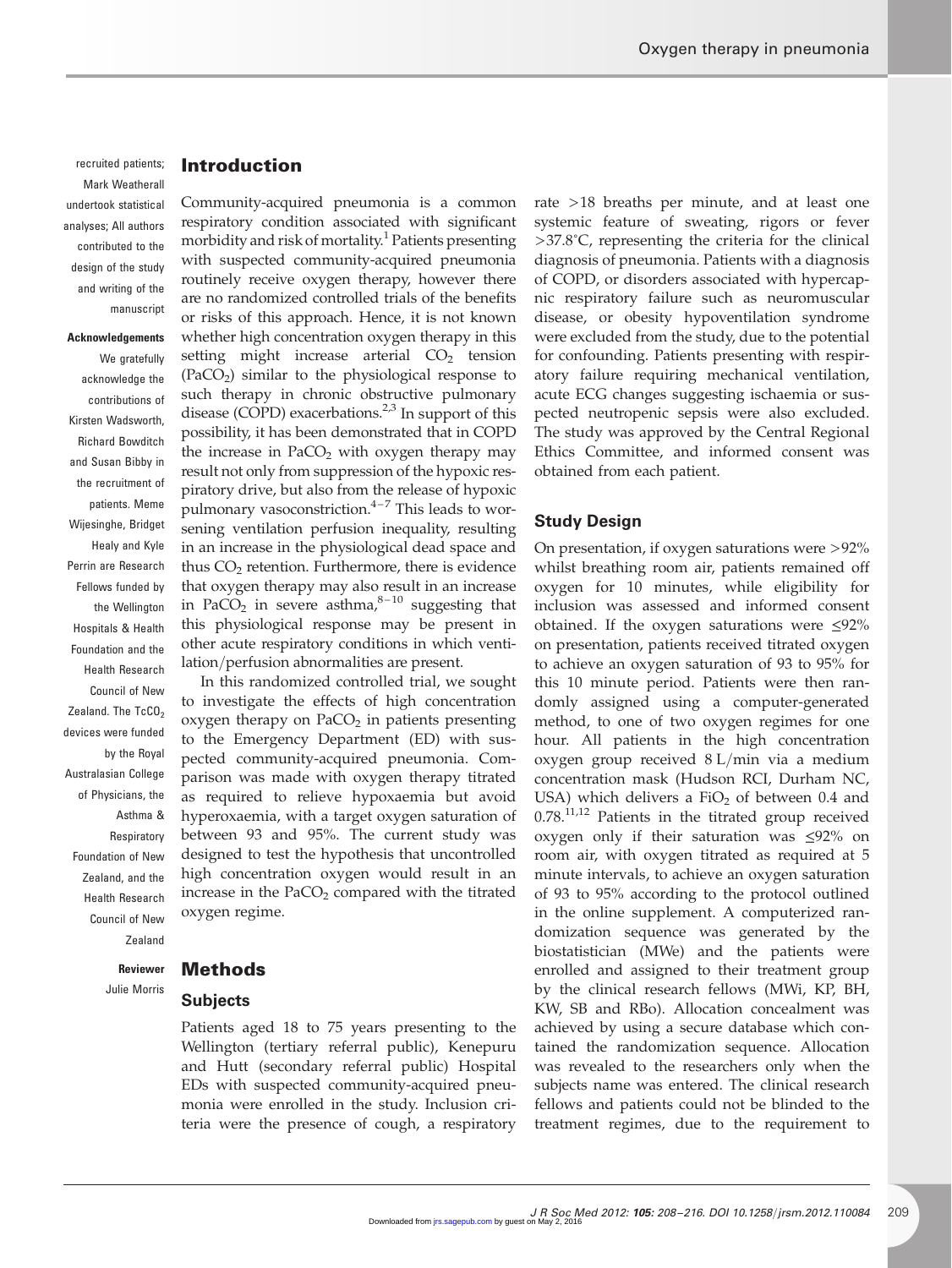titrate oxygen therapy in the control group. The administration of oxygen therapy prior to hospital attendance and randomization was not documented.

A full history was taken and each patient underwent a physical examination. Empirical antibiotics were administered in accordance with published guidelines, $\frac{1}{2}$  and other therapies such as analgesia and intravenous fluids were administered at the discretion of the attending investigator. All patients underwent a chest radiograph.

#### **Measures**

Transcutaneous partial pressure of carbon dioxide  $(PtCO<sub>2</sub>)$  was used to estimate arterial PaCO<sub>2</sub> using a combined oxygen saturation/ $PtCO<sub>2</sub>$  monitor (TOSCA, Radiometer, Basel, Switzerland). A sensor was attached via a low-pressure clip to the patient's earlobe and heated to 42˚C to enhance blood flow and to 'arterialize' the underlying capillaries. Baseline measurements of  $PtCO<sub>2</sub>$ and oxygen saturation were recorded. Patients remained in a semi-recumbent position during the study protocol.

Measurements of  $PtCO<sub>2</sub>$ , respiratory rate and heart rate were made at baseline (0 minutes) and at 20, 40 and 60 minutes. The oxygen saturation was measured continuously throughout the study period and recorded at 5 minute intervals.

Arterial blood gas (ABG) measurements were performed according to clinical need and were not part of the study protocol.

#### Statistical analysis

The pre-specified primary outcome variable was the proportion of patients with a  $PtCO<sub>2</sub>$ >38 mmHg at 60 minutes. However, after initial recruitment and clinical monitoring of patients, it was apparent that this outcome was inappropriate to determine if a physiologically relevant increase in PtCO<sub>2</sub> had occurred, as it was primarily determined by the presenting  $PtCO<sub>2</sub>$ . For this reason, the primary outcome was changed to the proportion of patients with a  $PtCO<sub>2</sub>$  rise of ≥4 mmHg at 60 minutes and the proportion of patients with a PtCO<sub>2</sub> rise of  $\geq$ 4 mmHg and a PtCO<sub>2</sub> ≥38 mmHg at 60 minutes was included as a secondary outcome variable. Other secondary outcome variables included the mean change from baseline  $PtCO<sub>2</sub>$ , the mean change in respiratory rate and heart rate, and the need for hospital admission. The proportion of patients with a PtCO<sub>2</sub> rise of  $\geq$ 8 mmHg was included as a *post-hoc* analysis. Whether the risk of a  $PtCO<sub>2</sub>$ rise of ≥4 mmHg at 60 minutes was influenced by the presence or absence of a pulmonary infiltrate on the chest radiograph consistent with pneumonia, was tested by an interaction term in a logistic regression model.

The rate of change of  $PtCO<sub>2</sub>$  was determined using a mixed linear model with random intercept and slope terms. Continuous outcome variables were analysed as change from baseline using independent sample t-tests or for achieved oxygen saturation, for which normality assumptions were not met, by a Mann-Whitney test. Analysis was by intention to treat. SAS version 9.1 and Minitab version 14 were used.

Based on previous research,<sup>10</sup> we calculated that to detect a difference in the main outcome variable of 20% in the high concentration oxygen group and 5% in the titrated group, with power of 80% at a type 1 error rate of 5%, 75 patients were required in each group.

## **Results**

### Patient Characteristics

Eligible patients were recruited from July 2007 to April 2009. Figure 1 shows the flow of the 150 patients through the study, with 75 randomized to high concentration oxygen and 75 randomized to titrated oxygen. Three patients were withdrawn from the high concentration oxygen group prior to the administration of oxygen due to the inability to obtain PtCO<sub>2</sub> recordings ( $n = 1$ ) and two protocol violations which included the inadvertent enrolment of a patient with COPD and another with obesity hypoventilation syndrome. As a result, there were 72 and 75 patients included in the high concentration and titrated oxygen groups respectively. The two groups were similar in age, sex, respiratory rate, oxygen saturation,  $PtCO<sub>2</sub>$ , CRB-65 score and radiological confirmation of pneumonia at baseline, as outlined in Table 1. In 74/146 (50.7%) patients (one patient refused a chest radiograph), there was radiological confirmation of pneumonia, with the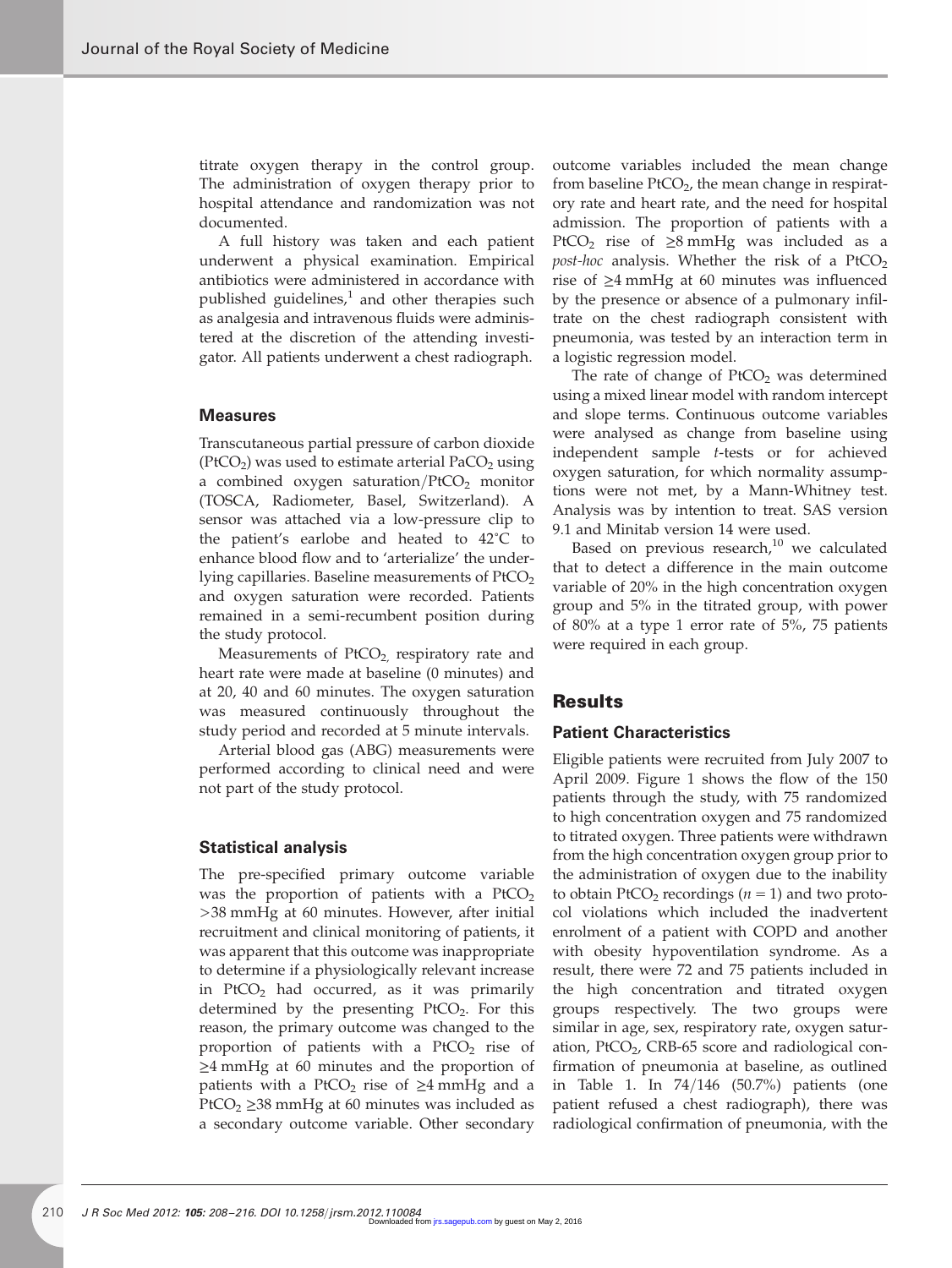

presence of a pulmonary infiltrate on the chest radiograph.

There was a wide range of  $PtCO<sub>2</sub>$  levels at baseline ranging from 17 to 49 mmHg (Figure 2). Most  $(134/147)$  (91.2%) presented with an oxygen saturation >92% at baseline. In the titrated oxygen group, 68/75 (90.7%) patients did not require oxygen therapy throughout the 60 minute treatment period as their oxygen saturations remained >92%. In the titrated oxygen group, 6 of 75 (8%)

patients required oxygen between 1 to 4 litres per minute via nasal prongs and 1 of 75 (1.4%) patient required >4 litres per minute via medium concentration mask to achieve oxygen saturations ≥93%. In the high concentration oxygen group, the oxygen saturation at 60 minutes was ≥99% in 65/72 (90.3%) of patients and was between 93 and 98% in the remaining 7/72 (9.7%) patients.

## Changes in PtCO<sub>2</sub>

The proportion of patients with an increase in PtCO<sub>2</sub> of  $\geq$ 4 mmHg at 60 minutes was significantly greater in the high concentration group, compared with the titrated oxygen group, 36/72 (50.0%) vs 11/75 (14.7%) with a relative risk of 3.4 (95% CI 1.9 to 6.2; P < 0.001) (Table 2). The proportion of patients with a rise in  $PtCO<sub>2</sub> \ge 4$  mmHg was also greater in the high concentration group at the 20 and 40 minute time points (Table 3). In both groups the proportion of patients with a  $PtCO<sub>2</sub>$ ≥4 mmHg progressively increased throughout the 60 minute time course.

The change in  $PtCO<sub>2</sub>$  from baseline was significantly greater in the high concentration oxygen compared with the titrated oxygen group, with a mean difference of 2.7 mmHg (95% CI 1.5 to 3.9;  $P < 0.001$ ) at 60 minutes (Table 3). The rate of increase in  $PtCO<sub>2</sub>$  in the high concentration

Table 1

Baseline characteristics of patients presenting with suspected community-acquired pneumonia, according to randomized oxygen treatment group

|                               | High concentration $n = 72$ | Titrated $n = 75$ | All $n = 147$ |
|-------------------------------|-----------------------------|-------------------|---------------|
| Sex, male                     | 32                          | 28                | 60            |
| Age, yr                       | 45.2 (16.3)                 | 46.4 (16.3)       | 45.8 (16.2)   |
| Respiratory rate, breaths/min | 24.2(6.0)                   | 24.6(6.6)         | 24.4 (6.3)    |
| Heart Rate, beats/min         | 90.5(16.8)                  | 88.1 (18.2)       | 89.3 (17.5)   |
| $SpO2, \%$                    | 96.3(3.4)                   | 96.2(3.2)         | 96.2(3.3)     |
| PtCO <sub>2</sub> , mmHq      | 32.7(4.6)                   | 33.6(5.9)         | 33.1(5.3)     |
| PtCO <sub>2</sub> $>$ 38 mmHq | $11/72$ (15.3)              | 18/75(24.0)       | 29/147 (19.7) |
| CRB-65 Score $\geq$ 2         | 7(9.7)                      | 7(9.3)            | 14 (9.3)      |
| Confirmed pneumonia           | $35/72$ (48.6)              | 39/75(52.0)       | 74/147 (50.3) |

Values are mean (SD) for age, respiratory rate, heart rate,  $SpO<sub>2</sub>$  and PtCO<sub>2</sub>, number of participants (percentage) for sex, confirmed pneumonia, PtCO<sub>2</sub> ≥38 mmHg and CRB-65 score ≥2. SpO<sub>2</sub>: Oxygen saturation; PtCO<sub>2</sub>: Transcutaneous carbon dioxide; PtCO<sub>2</sub>: ≥38 mmHg at baseline; CRB-65 Score: Pneumonia severity score (see text); Confirmed pneumonia: Presence of pulmonary infiltrate on chest radiograph.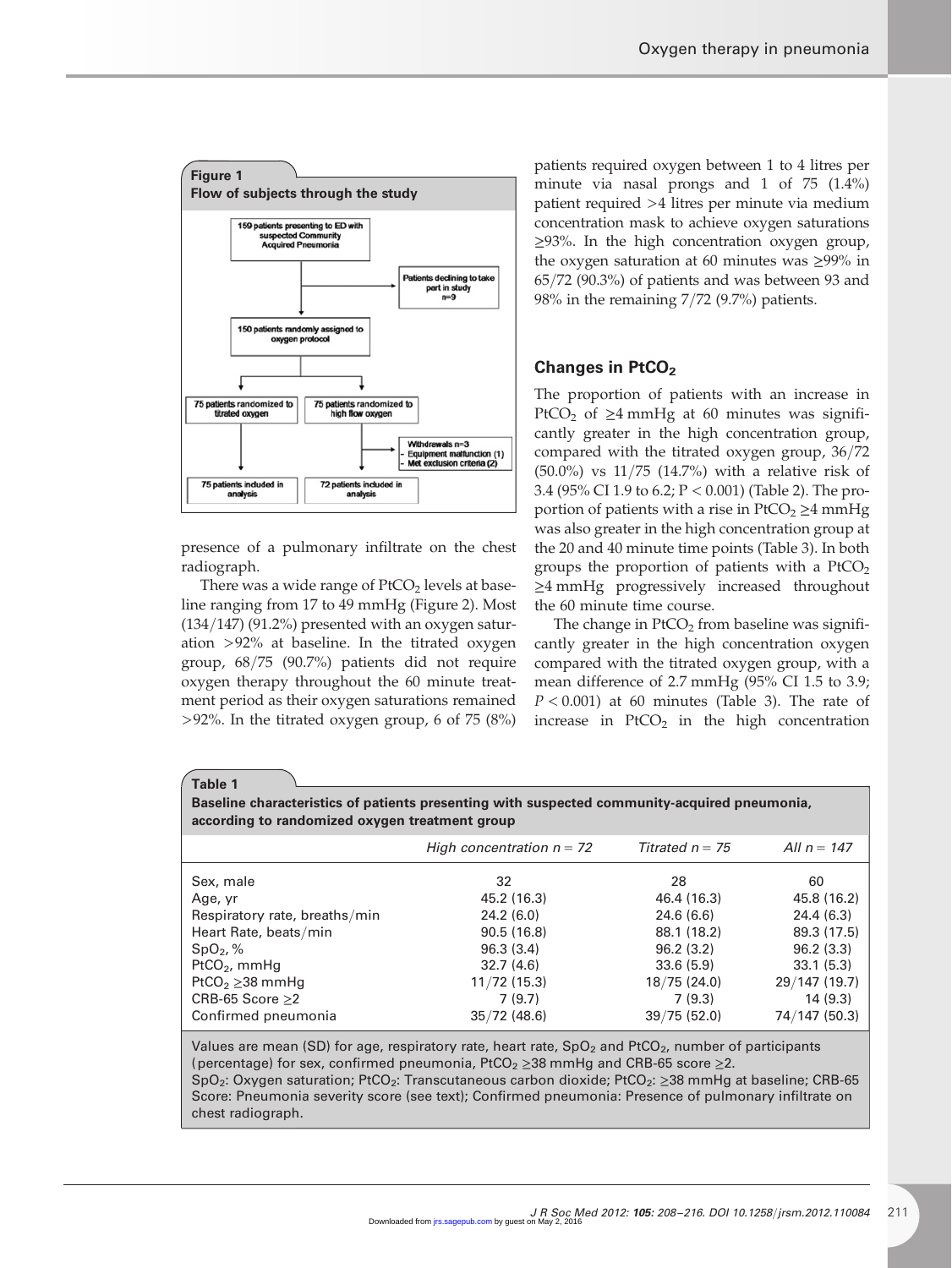

group was 0.058 (95% CI 0.044 to 0.072) mmHg/ min and in the titrated group was 0.017 (95% CI 0.0031 to 0.031) mmHg/min. The difference in the rate of change was 0.041 (95% CI 0.022 to 0.06,  $P < 0.001$ ) mmHg/min.

The proportion of patients with a rise in  $PtCO<sub>2</sub>$  $\geq$ 4 mmHg and a final PtCO<sub>2</sub>  $\geq$ 38 mmHg was significantly greater in the high concentration group with a relative risk of 2.7 (95% CI 1.2 to 6.0,  $P =$ 0.01). The proportion of patients with a rise in PtCO<sub>2</sub>  $\geq$ 8 mmHg was significantly greater in the high concentration group with a relative risk of 5.7 (95% CI 1.3 to 25.0,  $P = 0.007$ ).

In patients with radiological confirmation of pneumonia, the high concentration oxygen group had a higher proportion with a rise in PtCO<sub>2</sub> ≥4 mmHg (20/35 (57.1%) vs 5/39 (12.8%), relative risk 4.5 (95% CI 1.9 to 10.6), compared to those without consolidation 16/37 (43.2%) vs 6/36 (16.7%), relative risk 2.6 (95% CI 1.1 to 5.9), however, this interaction was not statistically significant,  $P = 0.28$ .

## Arterial Blood Gases

ABGs were performed in 12 (8%) patients according to clinical need. The mean (SD)  $PaCO<sub>2</sub>$  – PtCO2 difference was −0.9 (1.6) mmHg with limits of agreement of plus or minus 3.2 mmHg  $(-4.1 \text{ to } +2.3)$ .

## Clinical variables

There was no significant difference in the change in respiratory rate (−2.9 vs −2.5 breaths per minute, high concentration vs titrated oxygen groups respectively,  $P = 0.63$ ). The reduction in heart rate was greater in the high concentration compared to the titrated oxygen group (−6.8 vs −2.6 beats per minute, mean difference −4.2, 95% CI  $-7.3$  to  $-1.2$ ,  $P = 0.007$ ). There were similar rates of hospital admission between the two treatment groups, 36/72 (50%) vs 37/75 (49.3%) for high concentration versus titrated oxygen respectively, relative risk 1.01 (95% CI 0.74 to 1.39,  $P =$ 0.94). One patient in the titrated group required admission to the intensive care unit.

## **Discussion**

This randomized controlled trial has shown that high concentration oxygen therapy results in a significant increase in  $PtCO<sub>2</sub>$  when administered to patients presenting to an emergency department with suspected community-acquired pneumonia. The three- and six-fold relative risks of an increase in PtCO<sub>2</sub> of at least 4 mmHg and at least 8 mmHg respectively, suggests that this effect may

| Table 2                                                                                                                        |                                                                                                       |                    |                                                 |               |  |  |  |
|--------------------------------------------------------------------------------------------------------------------------------|-------------------------------------------------------------------------------------------------------|--------------------|-------------------------------------------------|---------------|--|--|--|
|                                                                                                                                | The proportion of patients with a predetermined rise in PtCO <sub>2</sub> from baseline at 60 minutes |                    |                                                 |               |  |  |  |
|                                                                                                                                | High concentration<br>n(%)                                                                            | Titrated<br>n(%)   | Relative risk<br>$(95\% \text{ Cl})$            | P value       |  |  |  |
| Change in PtCO <sub>2</sub> $\geq$ 4 mmHg                                                                                      | 36 (50%)                                                                                              | 11 (14.7%)         | $3.4(1.9 \text{ to } 6.2)$                      | < 0.001       |  |  |  |
| Change in PtCO <sub>2</sub> $\geq$ 4 mmHg and<br>PtCO <sub>2</sub> $\geq$ 38 mmHq<br>Change in PtCO <sub>2</sub> $\geq$ 8 mmHg | 19 (26.4%)<br>11 (15.3%)                                                                              | 5(6.7%)<br>2(2.7%) | $2.7(1.2 \text{ to } 6.0)$<br>5.7 (1.3 to 25.0) | 0.01<br>0.007 |  |  |  |
|                                                                                                                                |                                                                                                       |                    |                                                 |               |  |  |  |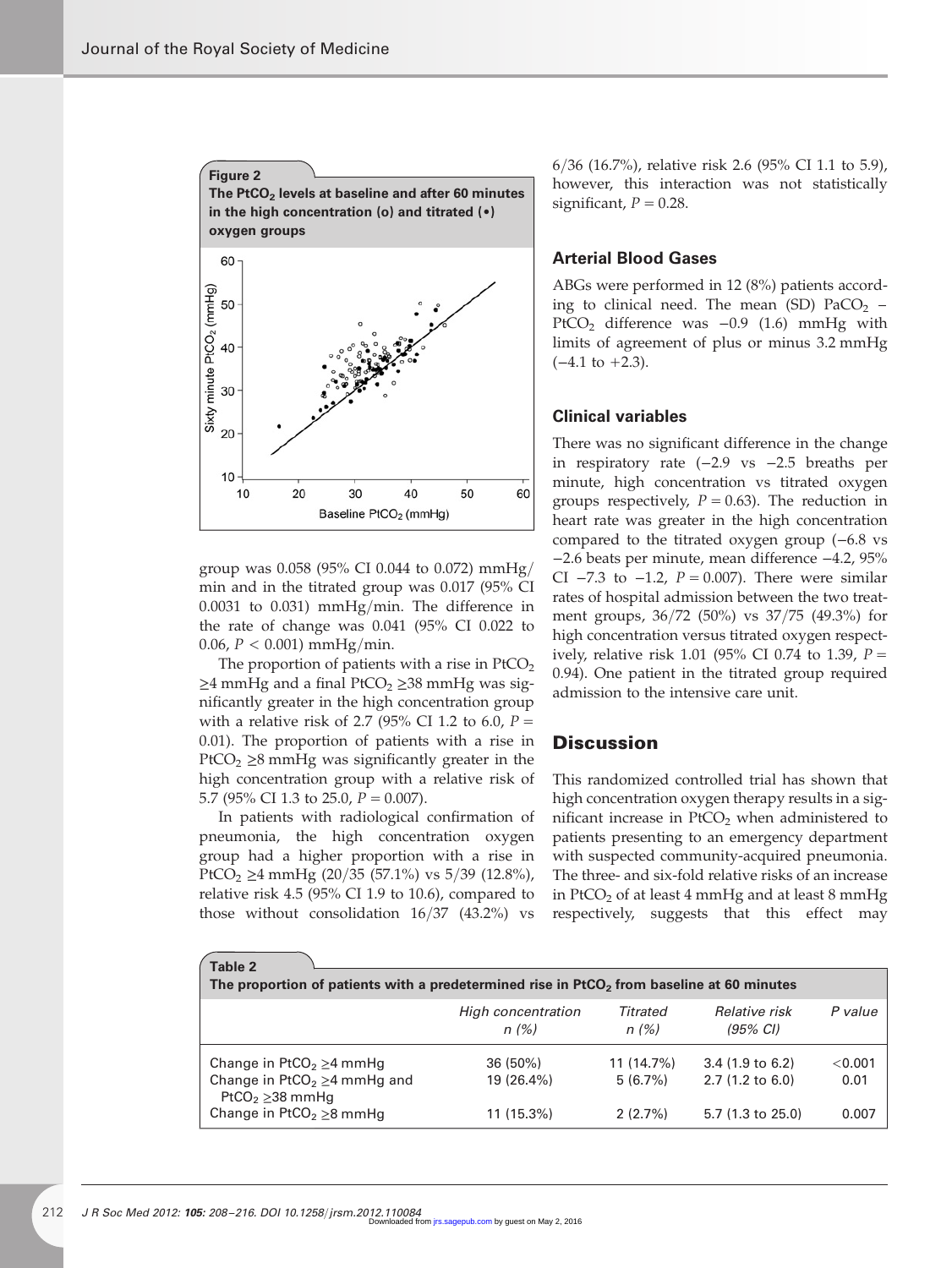| Table 3                                                           |                                                                           |              |                            |         |  |  |  |  |
|-------------------------------------------------------------------|---------------------------------------------------------------------------|--------------|----------------------------|---------|--|--|--|--|
| The time course of the changes in $PtCO2$ in the treatment groups |                                                                           |              |                            |         |  |  |  |  |
| (i)                                                               | The proportion of patients with a rise in PtCO <sub>2</sub> $\geq$ 4 mmHg |              |                            |         |  |  |  |  |
| Time                                                              | High concentration                                                        | Titrated     | <i>Relative risk</i>       | P value |  |  |  |  |
|                                                                   | n(%)                                                                      | n(%)         | $(95\% \; \text{Cl})$      |         |  |  |  |  |
| 20 minutes                                                        | 19 (26.4%)                                                                | $4(5.3\%)$   | 5.0 (1.8 to 13.8)          | < 0.001 |  |  |  |  |
| 40 minutes                                                        | 27 (37.5%)                                                                | $8(10.7\%)$  | 3.5 (1.7 to 7.2)           | < 0.001 |  |  |  |  |
| 60 minutes                                                        | $36(50.0\%)$                                                              | 11(14.7%)    | $3.4(1.9 \text{ to } 6.2)$ | < 0.001 |  |  |  |  |
| (ii)<br>The mean change in $PtCO2$ (mmHg)                         |                                                                           |              |                            |         |  |  |  |  |
| Time                                                              | High concentration                                                        | Titrated     | Difference                 | P value |  |  |  |  |
|                                                                   | mean (SD)                                                                 | mean (SD)    | $(95\% \; \text{Cl})$      |         |  |  |  |  |
| 20 minutes                                                        | 1.9(3.4)                                                                  | $-0.2$ (2.7) | 2.1(1.1 to 3.1)            | < 0.001 |  |  |  |  |
| 40 minutes                                                        | 2.9(3.7)                                                                  | 0.5(3.6)     | 2.4 (1.2 to 3.6)           | < 0.001 |  |  |  |  |
| 60 minutes                                                        | 3.6(3.9)                                                                  | 0.9(3.7)     | $2.7(1.5 \text{ to } 3.9)$ | < 0.001 |  |  |  |  |

potentially be of both physiological and clinical significance.

There are a number of methodological issues relevant to the interpretation of the study findings. The first is that we used a TOSCA transcutaneous  $CO<sub>2</sub>$  monitor to measure PaCO<sub>2</sub> rather than the 'gold standard' ABG test. This method was chosen as it allowed continuous  $PtCO<sub>2</sub>$  monitoring without the discomfort of arterial blood gas sampling or the risk of hand ischemia associated with indwelling radial artery cannulae. The TOSCA has been shown to be an accurate means of estimating both  $PaCO<sub>2</sub>$  and oxygen saturations from a single probe in healthy subjects, $13,14$  in  $COPD<sup>15</sup>$  and in critically ill patients.<sup>16</sup> This was confirmed in our subset of patients who had simultaneous ABG and  $PtCO<sub>2</sub>$  recordings. The  $PtCO<sub>2</sub>$ device accurately assessed  $PaCO<sub>2</sub>$  without significant bias and with clinically acceptable limits of agreement when compared to the ABG measurement, thus validating our methodology.

By necessity the study was unblinded, as there was a clinical requirement for the investigator to have knowledge of the oxygen saturations in order to titrate the oxygen therapy in the 'control' treatment group, and an ethical requirement for the investigator to monitor the patient's progress with knowledge of the oxygen administered.

The decision to administer oxygen for 60 minutes was based on the evidence that  $CO<sub>2</sub>$ retention in  $COPD^{4-7}$  and asthma<sup>8-10,17</sup> may occur within this period. However, further increases in  $PaCO<sub>2</sub>$  may occur beyond this time

period and, as a result, the magnitude of the risk of an increased  $PtCO<sub>2</sub>$  with high concentration oxygen therapy may have been underestimated in our study. This was suggested by our observation that the difference in  $PtCO<sub>2</sub>$  between the high concentration and titrated oxygen groups progressively increased throughout the 60 minute period. This is clinically relevant as relief of dyspnoea in pneumonia can take many days and oxygen therapy may be continued until the dyspnoea resolves. Previous studies suggest that in some patients a progressive increase in  $PaCO<sub>2</sub>$ occurs with more prolonged exposure to oxygen therapy.18,19

Our pre-specified analysis plan was to use the proportion of subjects with a  $PtCO<sub>2</sub> > 38$  mmHg at 60 minutes as the primary outcome variable. However, in the early phase of recruitment it was apparent that the pre-specified primary outcome variable did not reflect a physiological increase in  $PtCO<sub>2</sub>$ , as it was primarily determined by the presenting  $PtCO<sub>2</sub>$ , and for this reason we registered a change in the primary outcome variable to the proportion of subjects with a PtCO<sub>2</sub> rise of  $\geq$ 4 mmHg. We acknowledge that changing the primary outcome variable after the start of the study raises the possibility of creating a biased assessment of the outcome of the trial. However, no formal interim statistical analysis, of either the pre-specified outcome variable or the new main outcome variable, was carried out prior to this decision and although the study itself was not masked as to treatment allocation, the decision was made without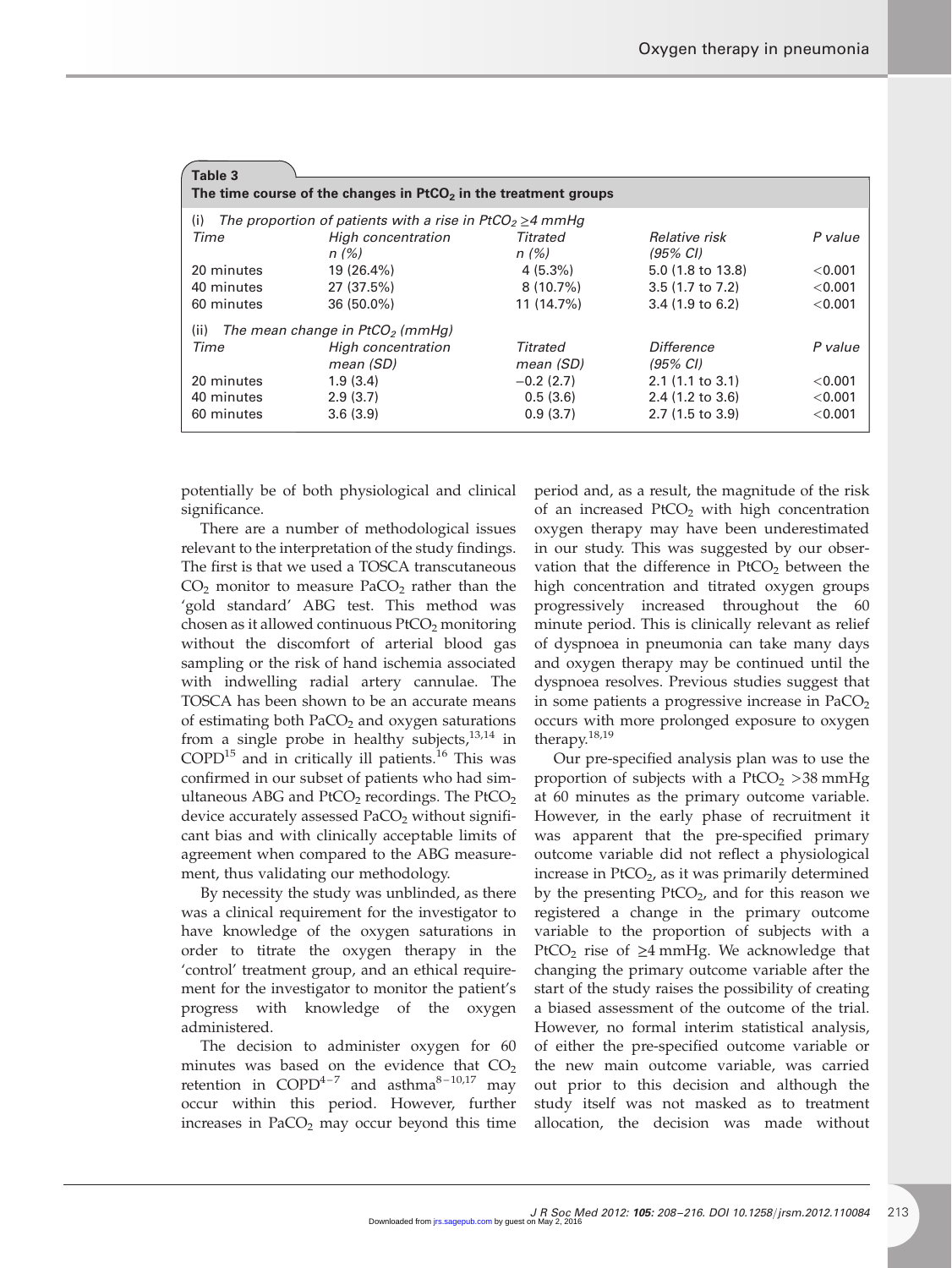reference to the randomized allocation of the research participants.

Patients were excluded if they had a diagnosis of COPD due to the known effect of high concentration oxygen in exacerbations of this disorder.<sup>2</sup> We are confident that patients with established COPD were not included in this study based on their history. We also had immediate access to electronic medical records which document any previous hospital admission, out-patients consultations and spirometry where available, allowing further investigation of a diagnosis of COPD. However, given that we did not perform spirometry on enrolment or prior to discharge, patients with a new diagnosis of airway obstruction may have been included in the study. In clinical practice, when patients present with symptoms to suggest pneumonia, spirometry is rarely available at the first point of oxygen therapy which is usually in the ambulance or ED, thus our study replicates what happens in clinical practice. Indeed, it is likely that greater increases in  $PtCO<sub>2</sub>$ may occur in an unselected population of patients with community-acquired pneumonia, which is more likely to include those with concomitant COPD or other disorders associated with chronic respiratory failure.

Patients presenting with suspected (rather than confirmed) community-acquired pneumonia were enrolled in the study, as oxygen therapy is usually administered to breathless patients presenting with suspected pneumonia rather than after the diagnosis is confirmed by chest radiography. About half of the patients had pneumonia subsequently confirmed by the presence of consolidation on the chest radiograph. Most of the other patients were likely to have had lower respiratory tract infections, and radiological confirmation of pneumonia would have been possible in a proportion if high-resolution computed tomography had been undertaken.<sup>20,21</sup> This may explain why the presence of radiologically confirmed pneumonia made no significant difference to the risk of a raised PtCO<sub>2</sub> with high concentration oxygen therapy. When the analysis was restricted to subjects with radiologically confirmed pneumonia, there was a 4.5-fold increased risk of a rise in PtCO<sub>2</sub> ≥4 mmHg with high concentration oxygen therapy.

In the absence of a clear view on what represents a 'physiologically' or 'clinically'

significant increase in  $PtCO<sub>2</sub>$  we chose specific levels of  $PtCO<sub>2</sub>$  increases from baseline. The primary outcome variable was a rise of  $\geq 4$  mm Hg which was considered to represent an effect of physiological significance given that it is a higher rise that would be expected from the Haldane effect alone.<sup>22</sup> In addition, a change in PtCO<sub>2</sub> of  $\geq$  4mmHg is higher than the limits of agreement demonstrated in our published validation study of the PtCO<sub>2</sub> device  $(-3.9 \text{ mmHg to})$  $+3.7$  mmHg)<sup>23</sup> meaning it is likely to represent a true increase. The secondary outcome variable of a rise in PtCO<sub>2</sub> of  $\geq$ 8 mmHg was considered to represent an effect of potential clinical significance. The study was not powered to investigate differences in clinical outcomes, in particular the adverse effects of hypercapnia or hyperoxaemia. This issue needs to be addressed in a large study of an unselected group presenting with severe community-acquired pneumonia.

Both treatment groups were hypocapnic on presentation indicating a degree of hyperventilation. Over the course of the 60 minutes, there was a modest reduction in respiratory rate of <3 breaths per minute, with no significant difference between the two groups. This suggests that the greater increase in  $PtCO<sub>2</sub>$  in the high flow group could not be attributed to differential effects on minute ventilation. High flow oxygen resulted in a reduction in heart rate, which is a well recognised cardiovascular response to oxygen therapy.<sup>24</sup> We consider that this effect is not a marker of clinical benefit, as it is associated with a reduction in cardiac output, increase in blood pressure, and reduction in coronary artery blood  $\int$ flow.<sup>24,25</sup>

In pneumonia, hypoxaemia is primarily due to intrapulmonary shunting and ventilationperfusion inequalities. $26 - 29$  Treatment with high concentration oxygen in pneumonia has minimal effect on intrapulmonary shunting, however it has the potential to significantly worsen ventilation-perfusion mismatch through release of hypoxic pulmonary vasoconstriction. This could potentially lead to an increase in the physiological dead space and is likely to represent the predominant mechanism responsible for the increase in  $PtCO<sub>2</sub>$  observed. Importantly, these data suggest that high concentration oxygen therapy may have the potential to cause an increase in  $PaCO<sub>2</sub>$  across a wide range of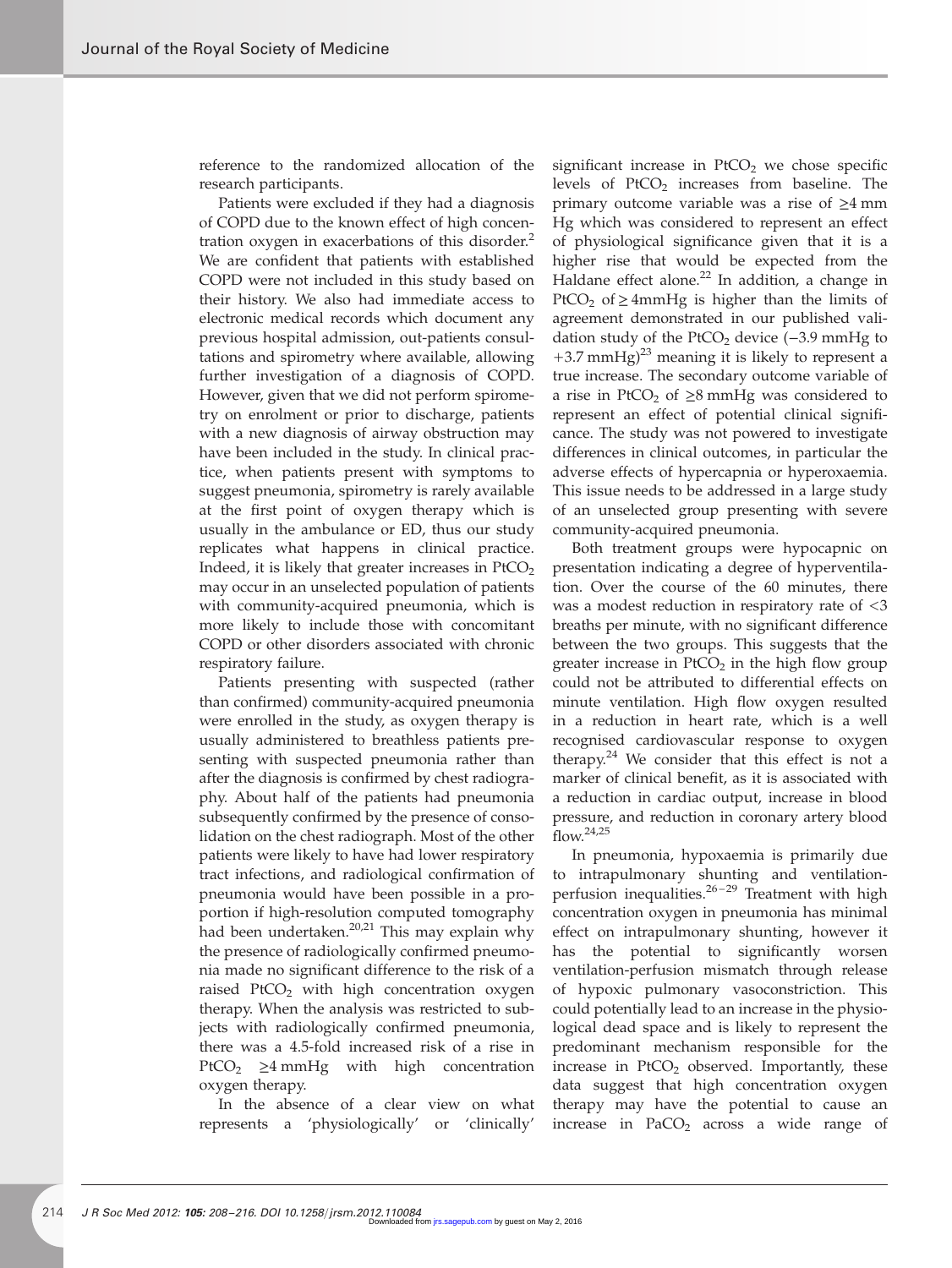respiratory conditions with abnormal gas exchange. Indeed, this physiological response to high concentration oxygen therapy has now been reported in stable  $COPD<sub>0</sub><sup>5,7</sup>$  exacerbations of COPD,<sup>2-4,6</sup> asthma,<sup>8-10,17</sup> obesity hypoventilation syndrome,<sup>30,31</sup> and diffuse pulmonary fibrosis or infiltration.<sup>32</sup>

We conclude that high concentration oxygen increases the  $PtCO<sub>2</sub>$  in patients with community acquired pneumonia. This suggests that the potential increase in  $PaCO<sub>2</sub>$  with high concentration oxygen therapy is not limited to COPD, but may also occur in other respiratory disorders with abnormal gas exchange.

#### **References**

- 1 Lim WS, Baudouin SV, George RC, et al. BTS guidelines for the management of community acquired pneumonia in adults: update 2009. Thorax 2009;64:ii1 –iii55
- 2 Murphy R, Driscoll P, O'Driscoll R. Emergency oxygen therapy for the COPD patient. Emerg Med J 2001;18:333 – 9
- 3 New A. Oxygen: kill or cure? Prehospital hyperoxia in the COPD patient. Emergency Medicine Journal 2006;23:144 –6
- 4 Aubier M, Murciano D, Milic-Emili J, et al. Effects of the administration of O2 on ventilation and blood gases in patients with chronic obstructive pulmonary disease during acute respiratory failure. American Review of Respiratory Disease 1980;122:747 –54
- 5 Dick C, Liu Z, Sassoon C, Berry R, Mahutte C. O2-induced change in ventilation and ventilatory drive in COPD. Am J Respir Crit Care Med 1997;155:609 – 14
- 6 Robinson TD, Freiberg DB, Regnis JA, Young IH. The Role of Hypoventilation and Ventilation-Perfusion Redistribution in Oxygen-induced Hypercapnia during Acute Exacerbations of Chronic Obstructive Pulmonary Disease. Am J Respir Crit Care Med 2000;161:1524-9
- 7 Sassoon CS, Hassell KT, Mahutte CK. Hyperoxic-induced hypercapnia in stable chronic obstructive pulmonary disease. American Review of Respiratory Disease 1987;135:907 – 11
- 8 Chien JW, Ciufo R, Novak R, et al. Uncontrolled Oxygen Administration and Respiratory Failure in Acute Asthma. Chest 2000;117:728 –33
- 9 Perrin K, Wijesinghe M, Weatherall M, Beasley R. High flow oxygen causes carbon dioxide retention in severe asthma: a randomized controlled trial. Respirology 2009;14:A42
- 10 Rodrigo GJ, Rodriquez Verde M, Peregalli V, Rodrigo C. Effects of short-term 28% and 100% oxygen on PaCO2 and peak expiratory flow rate in acute asthma: a randomized trial. Chest 2003;124:1312 –7
- 11 Garcia JA, Gardner D, Vines D, Shelledy D, Wettstein R, Peters J. The oxygen concentrations delivered by different oxygen therapy systems. Chest 2005;128:389S-b-90
- Milross J, Young IH, Donnelly P. The oxygen delivery characteristics of the Hudson Oxy-one face mask. Anaesth Intensive Care 1989;17:180 – 4
- 13 Kocher S, Rohling R, Tschupp A. Performance of a digital PCO2/SPO2 ear sensor. J Clin Monit Comput 2004;18:75 –9
- 14 Parker SM, Gibson GJ. Evaluation of a transcutaneous carbon dioxide monitor ("TOSCA") in adult patients in routine respiratory practice. Respir Med 2007;101:  $261 - 4$
- 15 Cox M, Kemp R, Anwar S, Athey V, Aung T, Moloney E. Non-invasive monitoring of CO2 levels in patients using NIV for AECOPD. Thorax 2005;61:363 – 4
- 16 Tatevossian RG, Wo CC, Velmahos GC, Demetriades D, Shoemaker WC. Transcutaneous oxygen and CO2 as early warning of tissue hypoxia and hemodynamic shock in critically ill emergency patients. Crit Care Med 2000;28:2248 – 53
- 17 Field GB. The effects of posture, oxygen, isoproterenol and atropine on ventilation-perfusion relationships in the lung in asthma. Clinical Science 1967;32:279 –88
- 18 Massaro DJ, Katz S, Luchsinger PC. Effect of various modes of oxygen administration on the arterial gas values in patients with respiratory acidosis. Br Med J 1962;2:627 –9
- 19 Warrell DA, Edwards RH, Godfrey S, Jones NL. Effect of controlled oxygen therapy on arterial blood gases in acute respiratory failure. Br Med J 1970;1:452 – 5
- 20 Reittner P, Muller NL, Heyneman L, et al. Mycoplasma pneumoniae pneumonia: radiographic and highresolution CT features in 28 patients. AJR Am J Roentgenol 2000;174:37 – 41
- Syrjala H, Broas M, Suramo I, Ojala A, Lahde S. High-resolution computed tomography for the diagnosis of community-acquired pneumonia. Clin Infect Dis 1998;27:358 – 63
- 22 Lenfant C. Arterial-alveolar difference in PCO2 during air and oxygen breathing. Journal of Applied Physiology 1966;21:1356 – 62
- 23 Perrin K, Wijesinghe M, Weatherall M, Beasley R. Assessing PaCO2 in acute respiratory disease: accuracy of a transcutaneous carbon dioxide device. Intern Med J 2011; 41:630 –3
- 24 Bodetoft S, Carlsson M, Arheden H, Ekelund U. Effects of oxygen inhalation on cardiac output, coronary blood flow and oxygen delivery in healthy individuals, assessed with MRI. Eur J Emerg Med 2011;18:25 – 30
- 25 Farquhar H, Weatherall M, Wijesinghe M, et al. Systematic review of studies of the effect of hyperoxia on coronary blood flow. Am Heart J 2009;158:371 –7
- 26 Gea J, Roca J, Torres A, Agusti AG, Wagner PD, Rodriguez-Roisin R. Mechanisms of abnormal gas exchange in patients with pneumonia. Anesthesiology 1991; 75:782 –9
- 27 Lampron N, Lemaire F, Teisseire B, et al. Mechanical ventilation with 100% oxygen does not increase intrapulmonary shunt in patients with severe bacterial pneumonia. Am Rev Respir Dis 1985;131: 409 –13
- 28 Light RB. Pulmonary pathophysiology of pneumococcal pneumonia. Semin Respir Infect 1999;14:218 – 26
- 29 Rodriguez-Roisin R, Roca J. Update '96 on pulmonary gas exchange pathophysiology in pneumonia. Semin Respir Infect 1996;11:3 –12
- 30 Barrera F, Hillyer P, Ascanio G, Bechtel J. The distribution of ventilation, diffusion, and blood flow in obese patients with